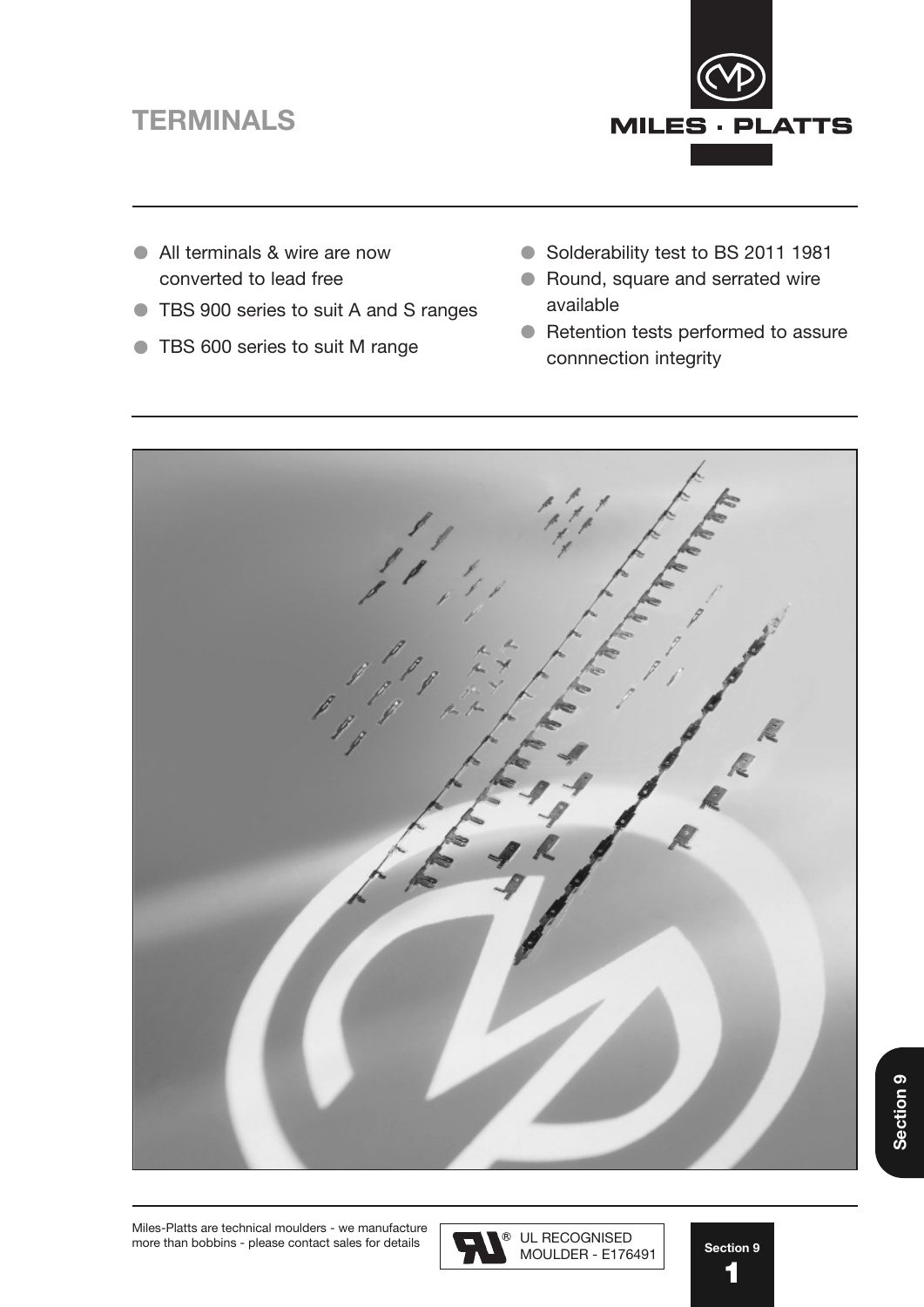

**TBS 600 Range Terminals (P.C.B. Type) TBS 600 Range Terminals (P.C.B. Type) TBS 600 Range Terminals (P.C.B. Type) TBS 600 Range Terminals (P.C.B. Type)**







 $\ltimes$  301  $\ltimes$  601





610











Matl. 0.6



Matl. 0.5

4.75







Standard materials: CZ108 (CuZn37) half hard brass with 100% matt tin finish. Solderability test to BS2011: 1981.



UL RECOGNISED

Section 9 **Section 9**

Section 8

For further technical information please contact sales For further technical information please contact For further technical information please contact Tel: +44 (0) 116 264 3850 Fax: +44 (0) 116 264 3851  $\sim$  8 UL RECOGNISED Email: enquiries@milesplatts.co.uk<br>Waka Email: chqaincs@nillicsplatts.co.<br>Web: www.milesplatts.co.uk Dimensions in the collections in millimeters and the collections are lead-free. All the collections are lead-STANDARD MATERIALS: COLORADO MATERIALS: COLORADO MATT TIN FINISH. SOLDIER HARD MATT TIN FINISH. SOLDIER HARD MATT T Dimensions in millimetres. All terminals are lead-free. sales@milesplatts.co.uk or www.milesplatts.co.uk



**Section 9** Section 8 Section 8 **2** 2 2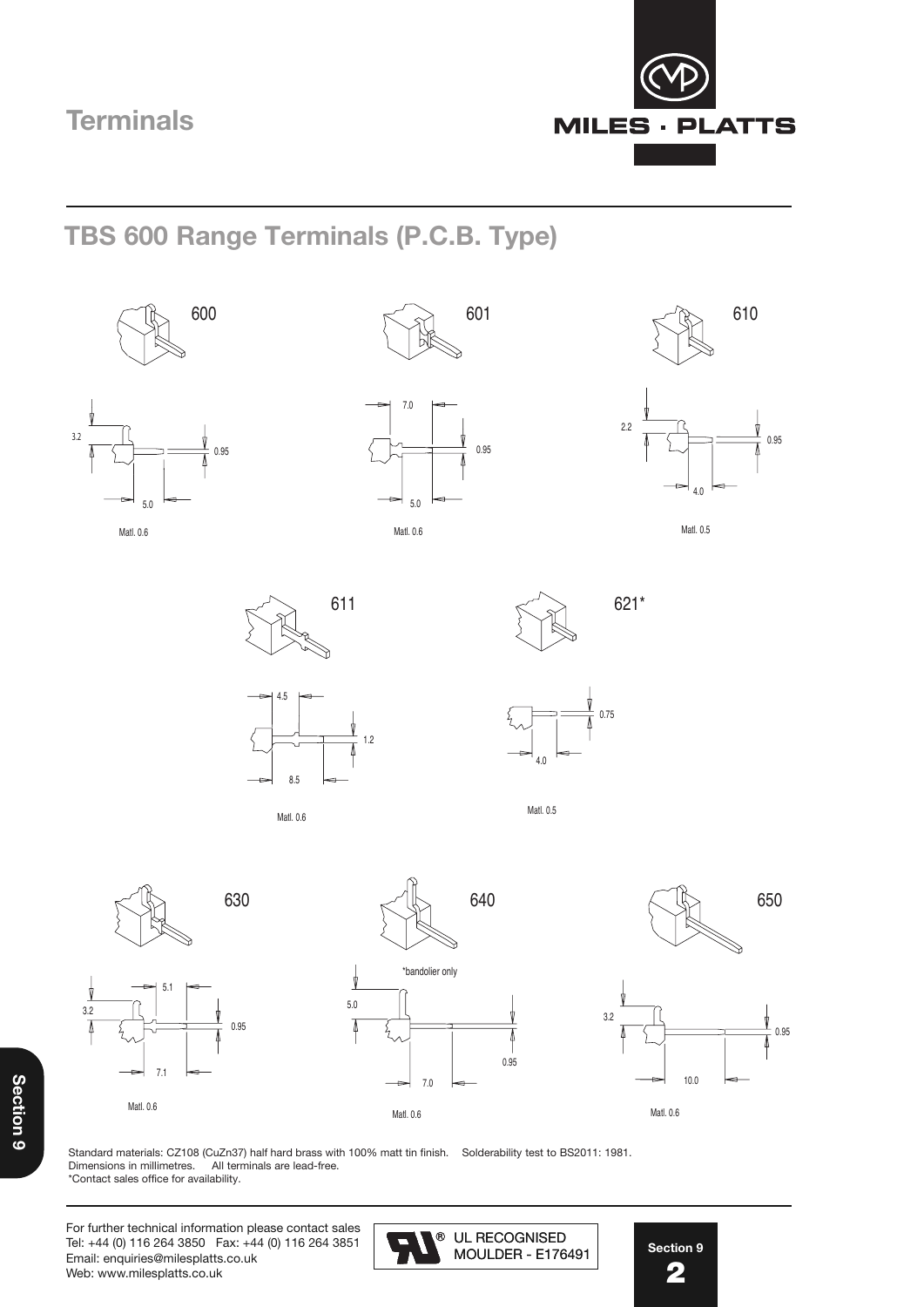

#### **TBS 600 Range Terminals (Solder/Fast-on Type) TBS 600 Range Terminals (Solder/Fast-on Type) TBS 600 Range Terminals (P.C.B. Type) TBS 600 Range Terminals (P.C.B. Type)**









603













 $\overline{\phantom{a}}$ 

2,8



Matl. 0.5 Matl. 0.6

3.6

2.7

4.0

Matl. 0.8



Matl. 0.8

Dimensions in millimetres. All terminals are lead-free.







**Section 9** Section 8 Section 8 **3** 3 3

**Section 9**

Standard materials: CZ108 (CuZn37) half hard brass with 100% matt tin finish Solderability test to BS2011: 1981 Dimensions in millimetres All terminals are lead-free Dimensions in millimetres All terminals are lead-free Standard materials: CZ108 (CuZn37) half hard brass with 100% matterials: Soldierability test to B2011: 1982. I Dimensions in millimetres

MOULDER - E176491 UL RECOGNISED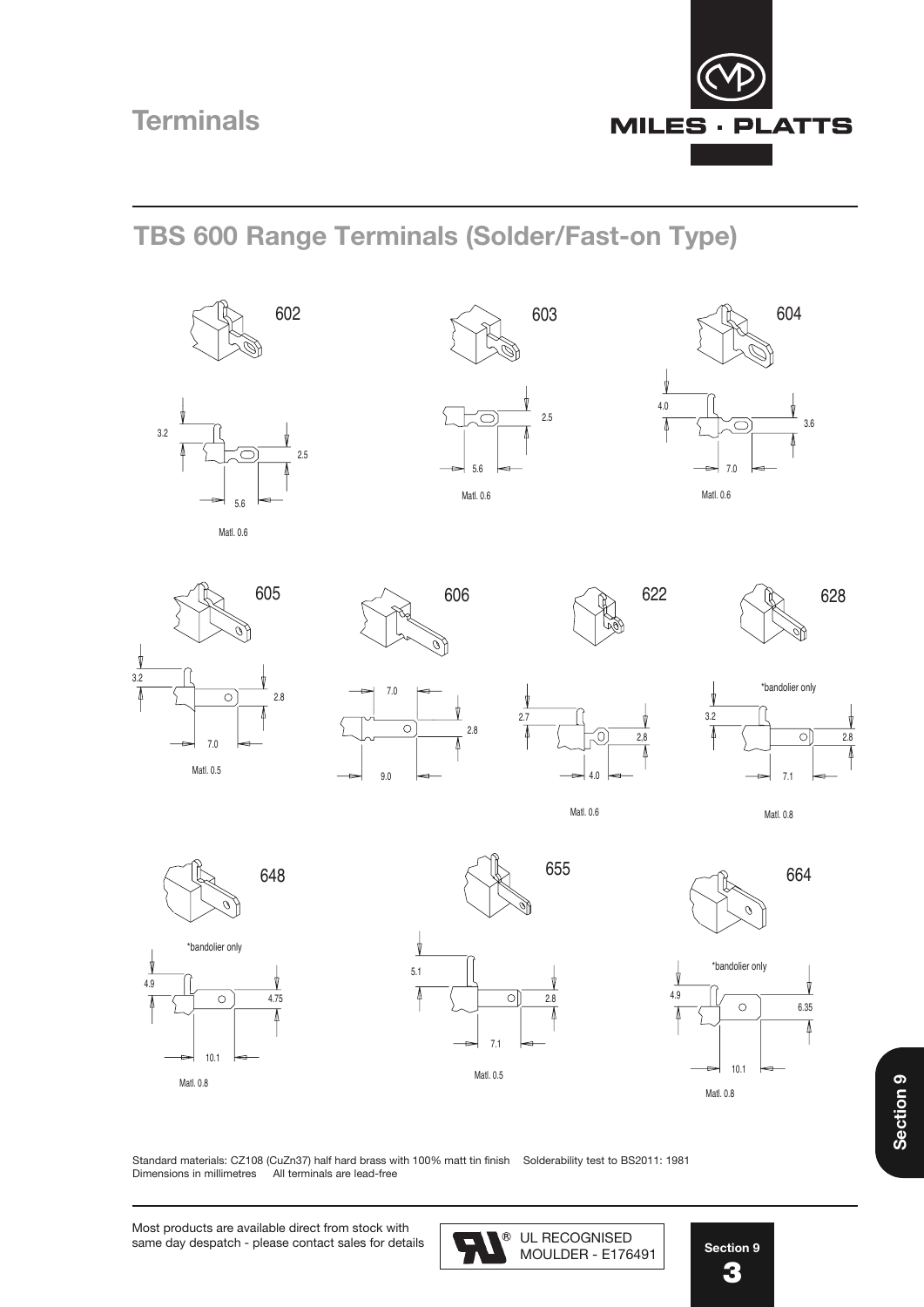

**TBS 900 Range (Standard Terminal Pocket)**

## **TBS 900 Range (Standard Terminal Pocket) TBS 900 Range (Standard Terminal Pocket) TBS 900 Range (Standard Terminal Pocket)** 0.225 0.225



Standard materials: CZ108 (CuZn37) half hard brass with 100% matt tin finish Solderability test to BS2011: 1981<br>Dimensions in inches All terminals are lead-free Dimensions in inches All terminals are lead-free  $M_{\odot}$  milles-platter  $M_{\odot}$  are lead-free  $-$ Standard materials: CZ108 (CuZn37) half hard brass with 100% matt tin finish Solderability test to BS2011: 1981

 $\mathcal{M}(\mathcal{O})$ 

 $M_{\rm eff}$  , with the pins are lead-free - all polymers meet the pins are lead-free - all polymers meet the pins are lead-free -

Miles-Platts terminals & wire pins are lead-free - all polymers meet the

Matl 0.020

For further technical information please contact sales Tel: +44 (0) 116 264 3850 Fax: +44 (0) 116 264 3851 Email: enquiries@milesplatts.co.uk Web: www.milesplatts.co.uk



0.187

**Section 9** Section 8 Section 8 5 **4** 5 5 —<br>Stic <u>–</u><br>Se ction 9

Section 8

Matl 0.024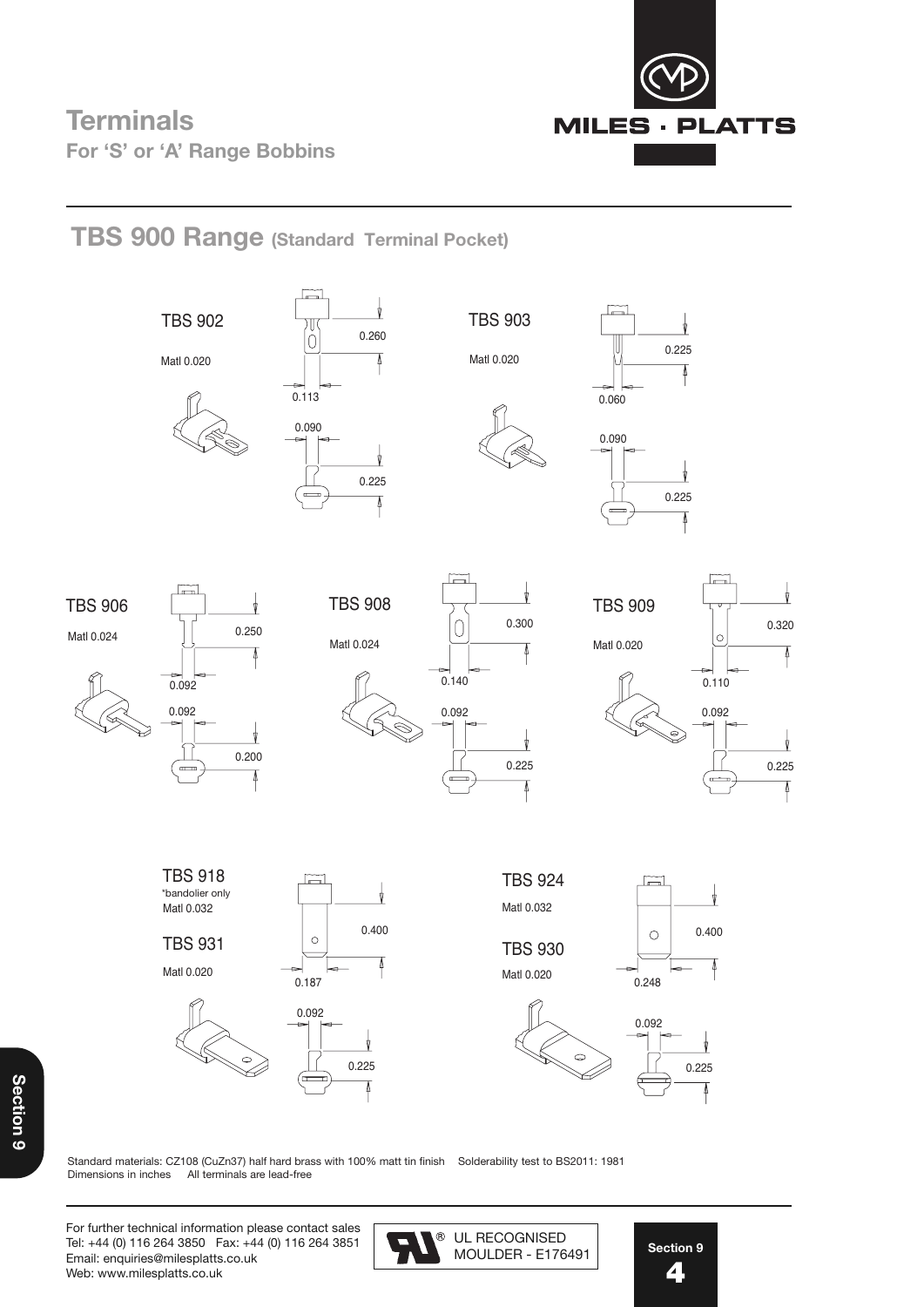

0.100

### **Terminals** Terminals **For 'S' or 'A' Range Bobbins**

## **TBS 900 Range (Standard TBS 900 Range )**

**Small Terminal Pocket for 18 (US EI-560), 145 (US EI-625) & 74 (US EI-68) Bobbin Sizes** 



Standard materials: CZ108 (CuZn37) half hard brass with 100% matt tin finish Solderability test to BS2011: 1981<br>Dimensions in inches and thermingle are lead free. Dimensions in inches All terminals are lead-free Dimensions in inches All terminals are lead-free

Miles Platts terminals & wire pins are lead-free - all **Communistion Contracts Inc.** 11. RECOOMICER polymers meet the REACH and RoHS directive **Fig.** (2002/95/EC). Please refer to www.milesplatts.co.uk for details.  $\mathbf{F}_{\mathbf{S}}$  901  $\mathbf{F}_{\mathbf{S}}$ 



**Section 9** Section 8 Section 8 **5** 4 Standard materials: CZ108 (CuZn37) half hard brass with 100% matt tin finish Solderability test to BS2011: 1981

Section 8